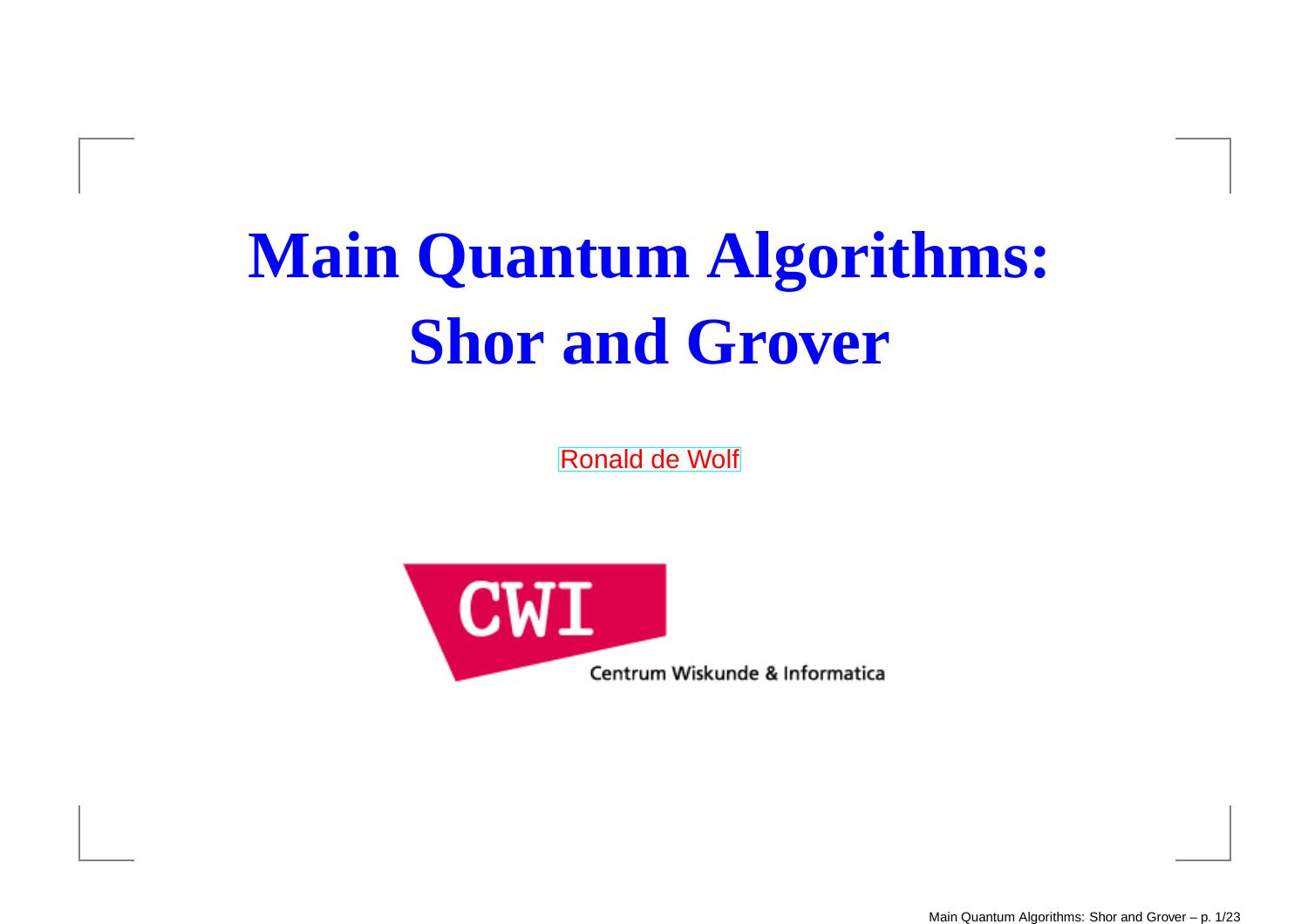#### **Overview**

- Recap of previous lecture:
	- Quantum algorithm: circuit of elementary gates(such as Hadamard)
	- **This transforms starting state to final state**
	- Measurement of final state yields (classical) output
	- Algorithm is <mark>efficient</mark> it it uses few elementary gates
	- **Examples: Deutsch-Jozsa and Simon algorithms**
- **•** Today's lecture:
	- 1. Shor's quantum algorithm for factoring
	- 2. Grover's quantum algorithm for search
	- 3. Other algorithms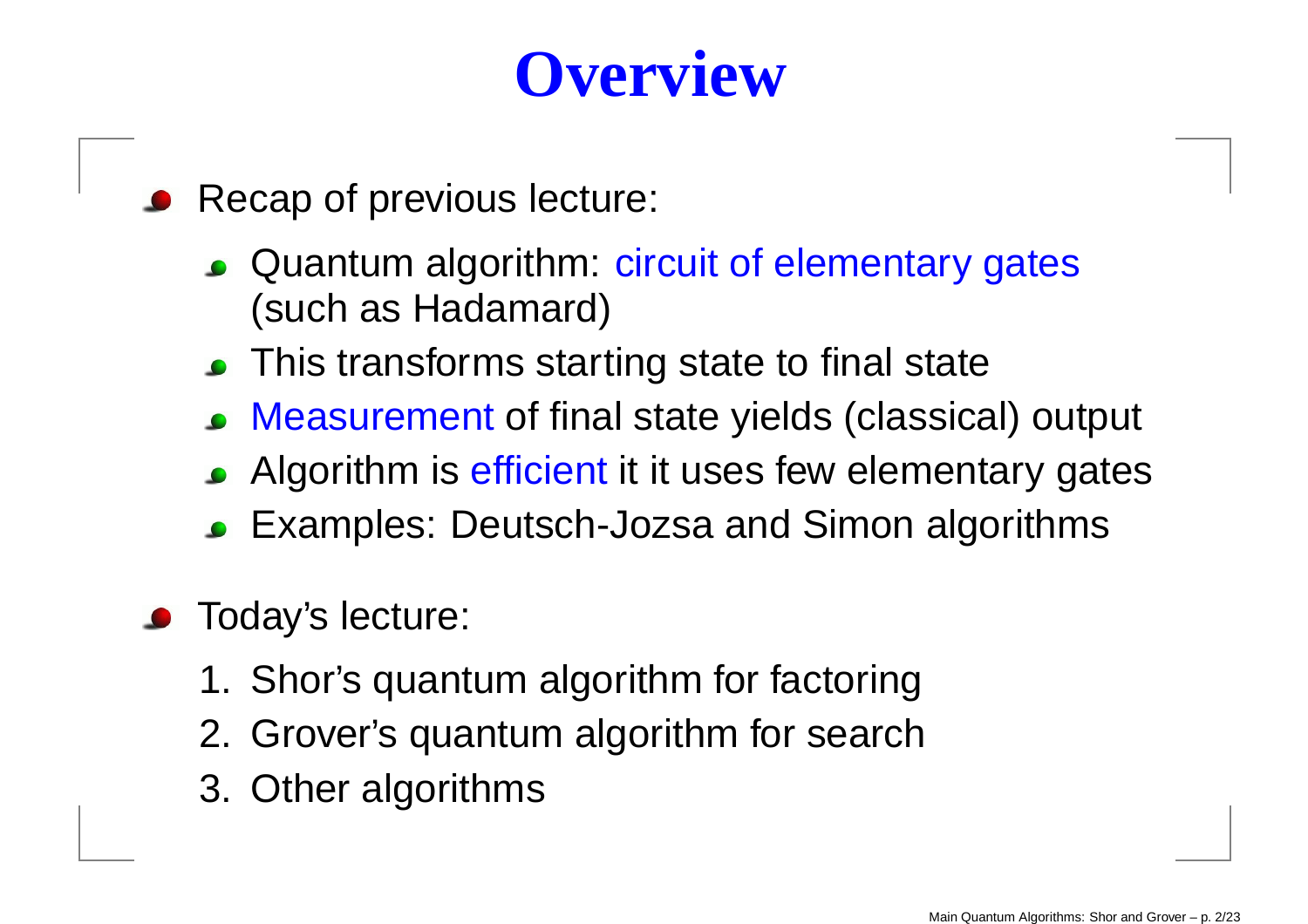# **Factoring**

- Given  $N=p\cdot q,$  compute the prime factors  $p$  and  $q$
- Fundamental mathematical problem since Antiquity
- Fundamental computational problem on  $\log N$  bits
- Best known classical algorithms use time  $2^{(\log N)^{\alpha}},$ where  $\alpha=1/2$  or  $1/3$
- Its assumed computational hardness is basis of public-key cryptography (RSA)
- A quantum computer can break this, using <mark>Shor's efficient quantum factoring algorithm</mark>!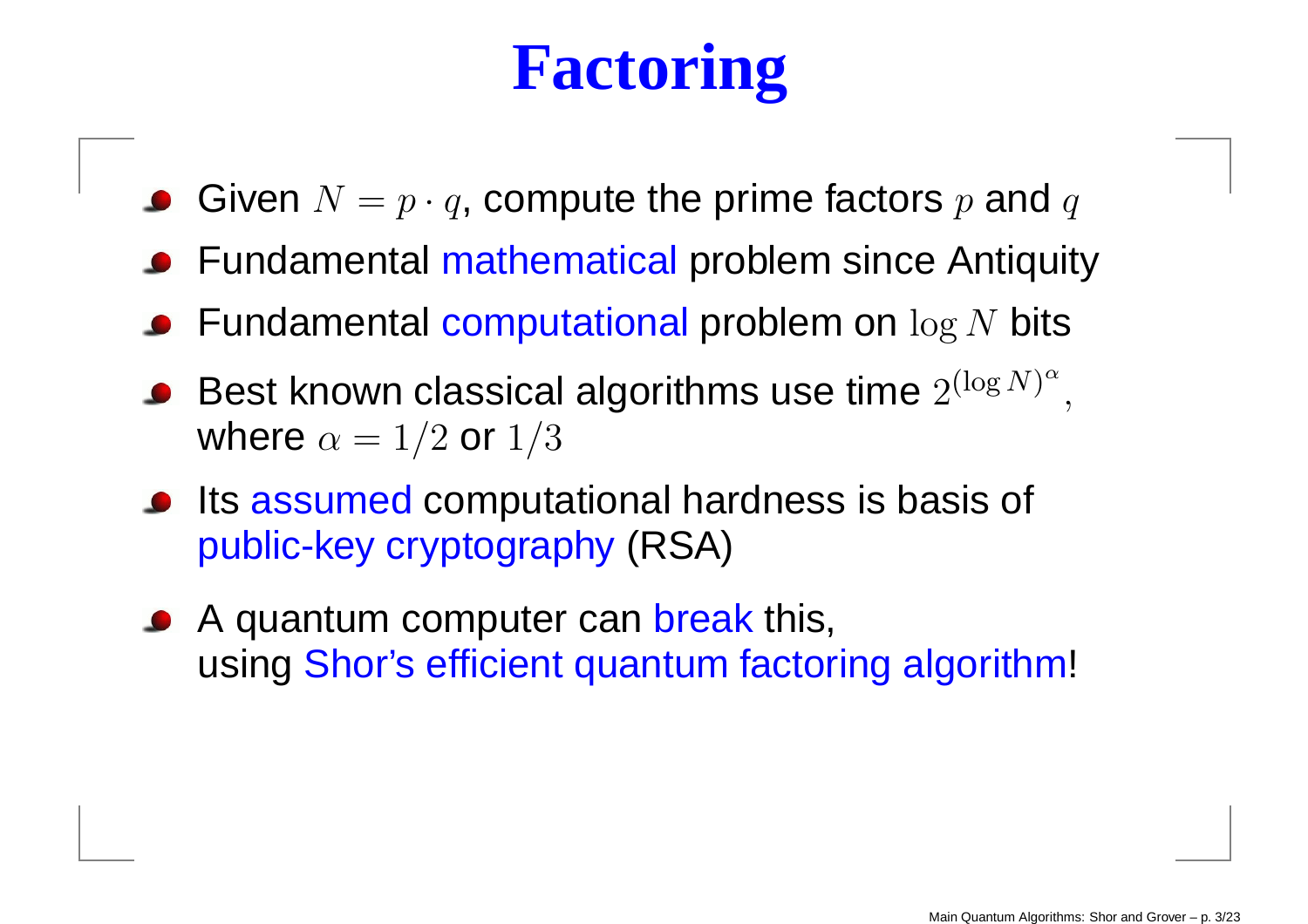# **Overview of Shor's algorithm**

- Classical reduction: choose random  $x \in \{2, \ldots, N\}$ −1}.It suffices to find period  $r$  of  $f(a)=x^a \bmod N$
- Shor's quantum algorithm for period-finding uses thequantum Fourier transform



Overall complexity: roughly  $(\log N)^2$  elementary gates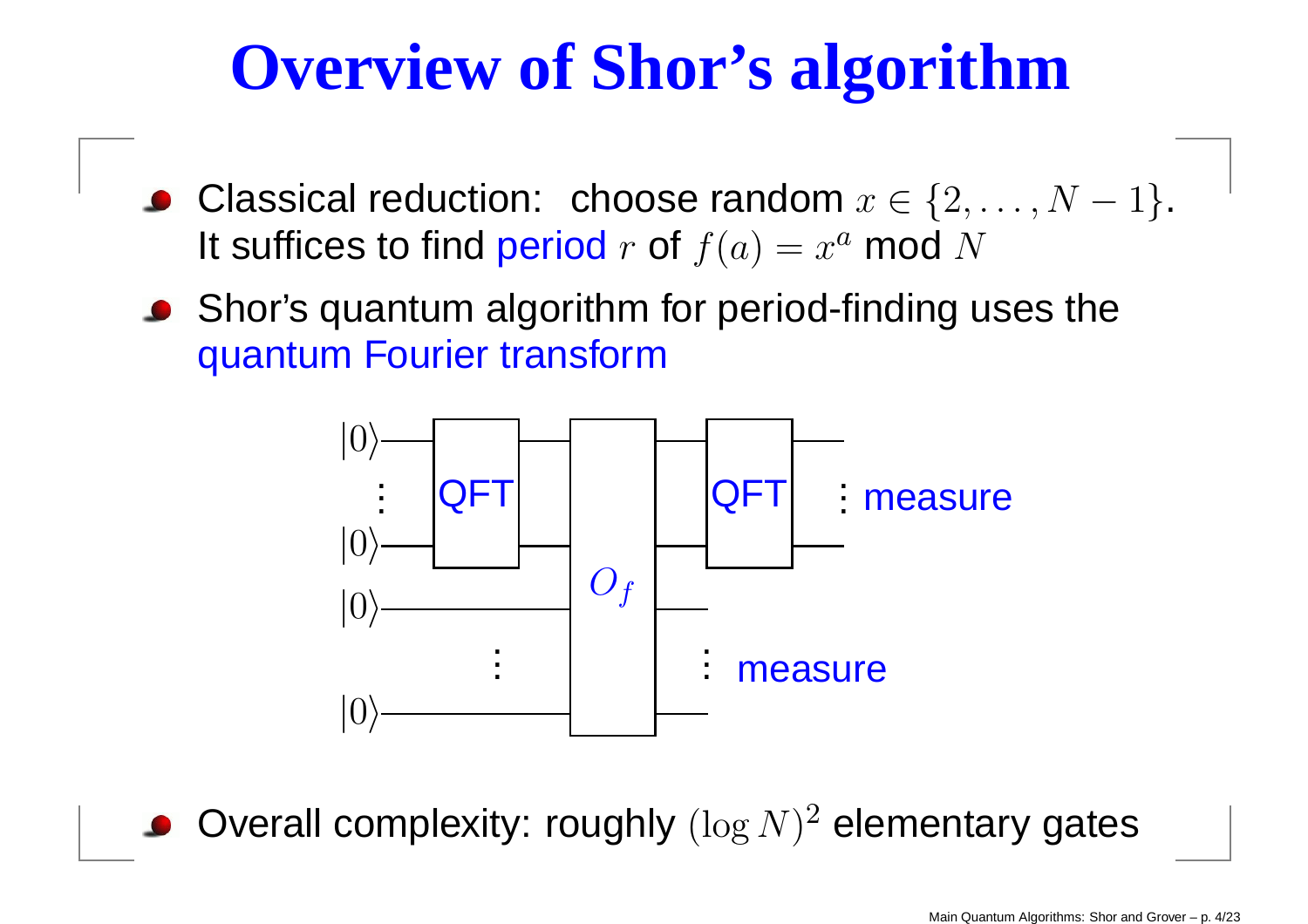## **Reduction to period-finding**

- Pick a random integer  $x \in \{2, \ldots, N\}$  $\,-\,1\}$ , gcd $(x,N)$ =1
- The sequence  $x$ 0 $, x^{\mathbf{-}}$ 1 $, x^{\mathsf{-}}$ 2 $, x^{\mathbf{.}}$ 3 $^3, \ldots$  mod  $N$  cycles: has an unknown <mark>period</mark>  $r$  (min  $r>0$  s.t.  $x^r$  $r\equiv 1$  mod  $N)$
- For at least  $1/4$  of the  $x^{\prime}$ s:  $\overline{a}$  $r$  is even and  $x^{r/\beta}$ 2 $z^2\pm1\not\equiv0$  mod  $N$
- **S** Then:

 $x^r$  $\overline{a}$  $\equiv$  $(x^{r/$ 2 $^{2})^{2}$  $^2$   $\equiv$  1 mod  $N$   $\iff$  $\sim$   $\sim$  $(x^{r/$  $^{2}+1)(x^{r/}$ 2−−  $(1) \equiv 0 \mod N \iff$  $\mathbf{z}$  $(x^{r/$  $^{2}+1)(x^{r/2})$ 2−−−  $(-1) = kN$  for some  $k$ 

- $x^{r/}$ 2 $^2$   $\pm$  1 shares a factor with  $N$
- This factor of  $N$  can be extracted using gcd-algorithm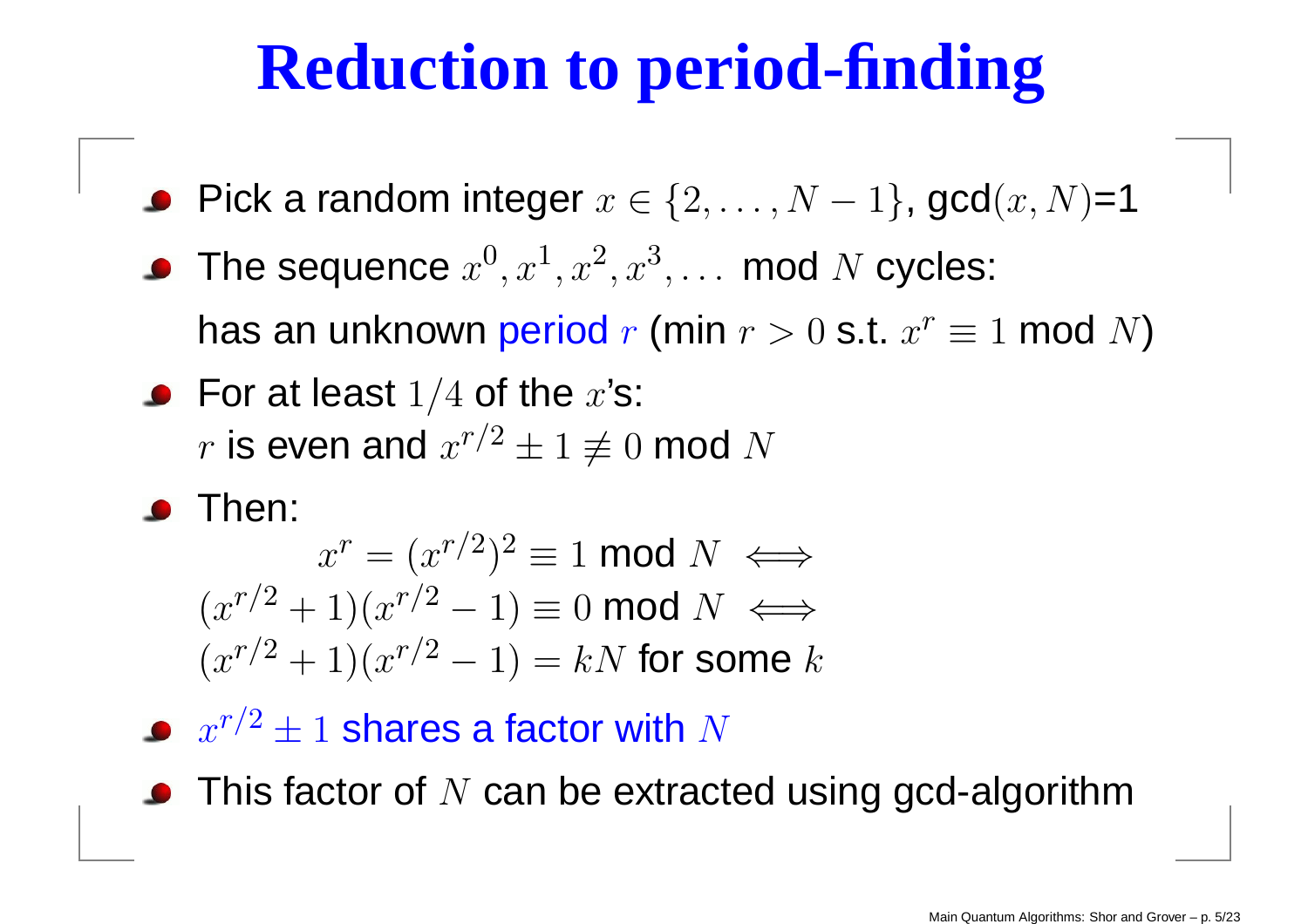#### **Quantum Fourier transform**

Fourier basis (dimension  $q)$ :  $|\chi$  $_j\rangle$ =1 $\sqrt{q}$  $\sum$ 1 $k{=}0$  $\,e\,$  $^{\frac{2\pi ijk}{q}}|k\rangle$ 

- Quantum Fourier Transform:  $|j\rangle \mapsto |\chi_j\rangle$
- If  $q = 2^\ell$ , then can do this with  $O(\ell^2$  $^{2})$  gates.  $|\chi_{j_{0}j_{1}j_{2}}\rangle$ = $\frac{1}{\sqrt{8}}(|0\rangle+e$  $2\pi i 0.j_2$  $|^{2}|1\rangle)(|0\rangle+e$  $2\pi i 0.j_1$  $1\dot{j}_2$  $|^{2}|1\rangle)(|0\rangle+e$  $2\pi i 0.j_0$  $\overline{0j_1}$  $1\dot{j}_2$  $^{\:\!2}\hspace{.1mm} |1\rangle)$



For Shor: choose  $q$  power of 2 in  $(N^2$  $^2, 2N^2$ ]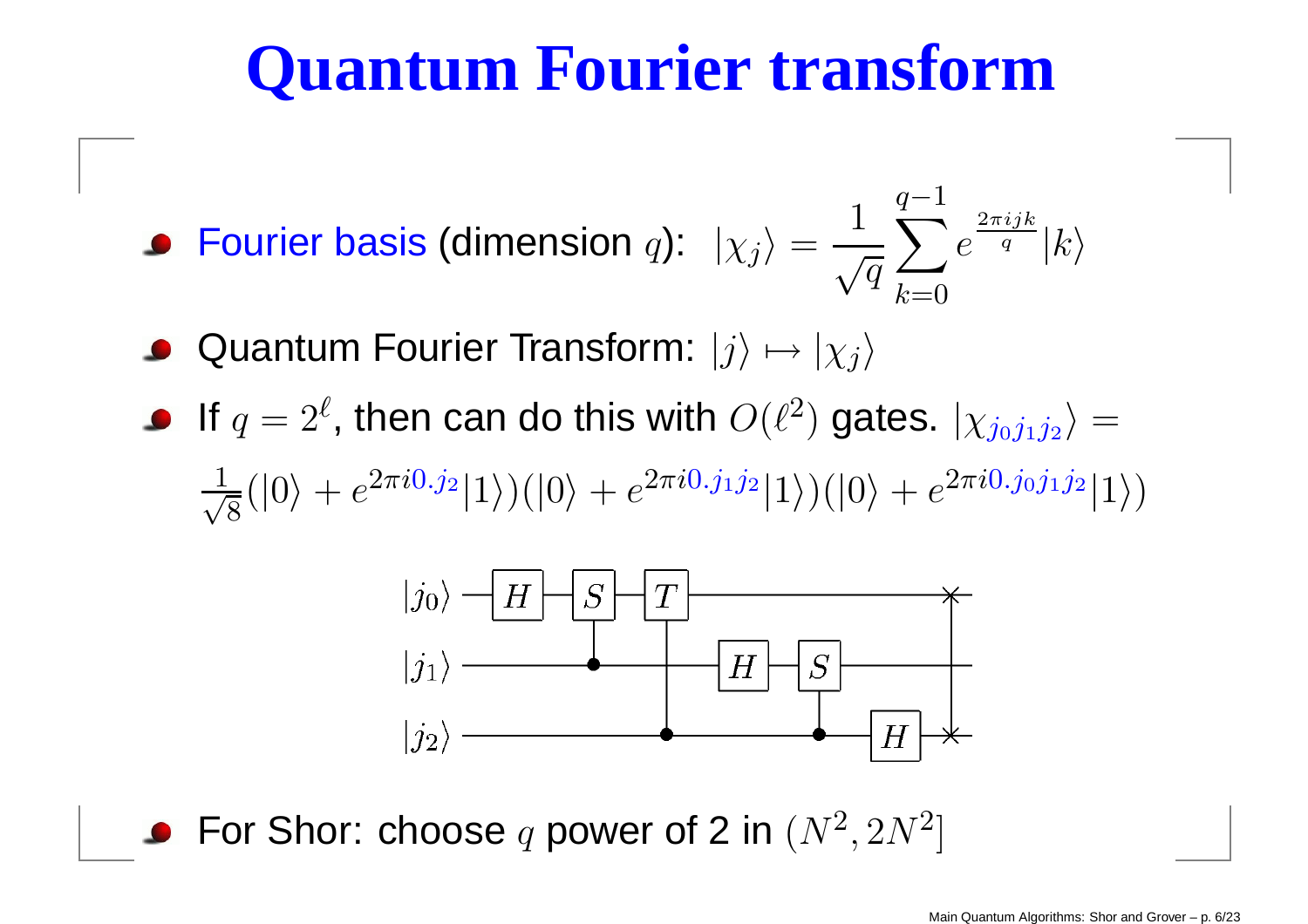# **Easy case:** <sup>r</sup>|<sup>q</sup>

1. Apply QFT to 1st register of  $|0 \ldots 0\rangle|0 \ldots 0\rangle$ :

$$
\frac{1}{\sqrt{q}}\sum_{a=0}^{q-1}|a\rangle|0\rangle
$$

2. Compute  $x^a$  mod  $N$  (repeated squaring)

$$
\frac{1}{\sqrt{q}}\sum_{a=0}^{q-1}|a\rangle|x^a \bmod N\rangle
$$

3. Observing 2nd register gives  $|x^s \bmod N\rangle$  (random  $s < r$ ) 1st register collapses to superposition of

$$
|s\rangle, |r+s\rangle, |2r+s\rangle, \ldots, |q-r+s\rangle
$$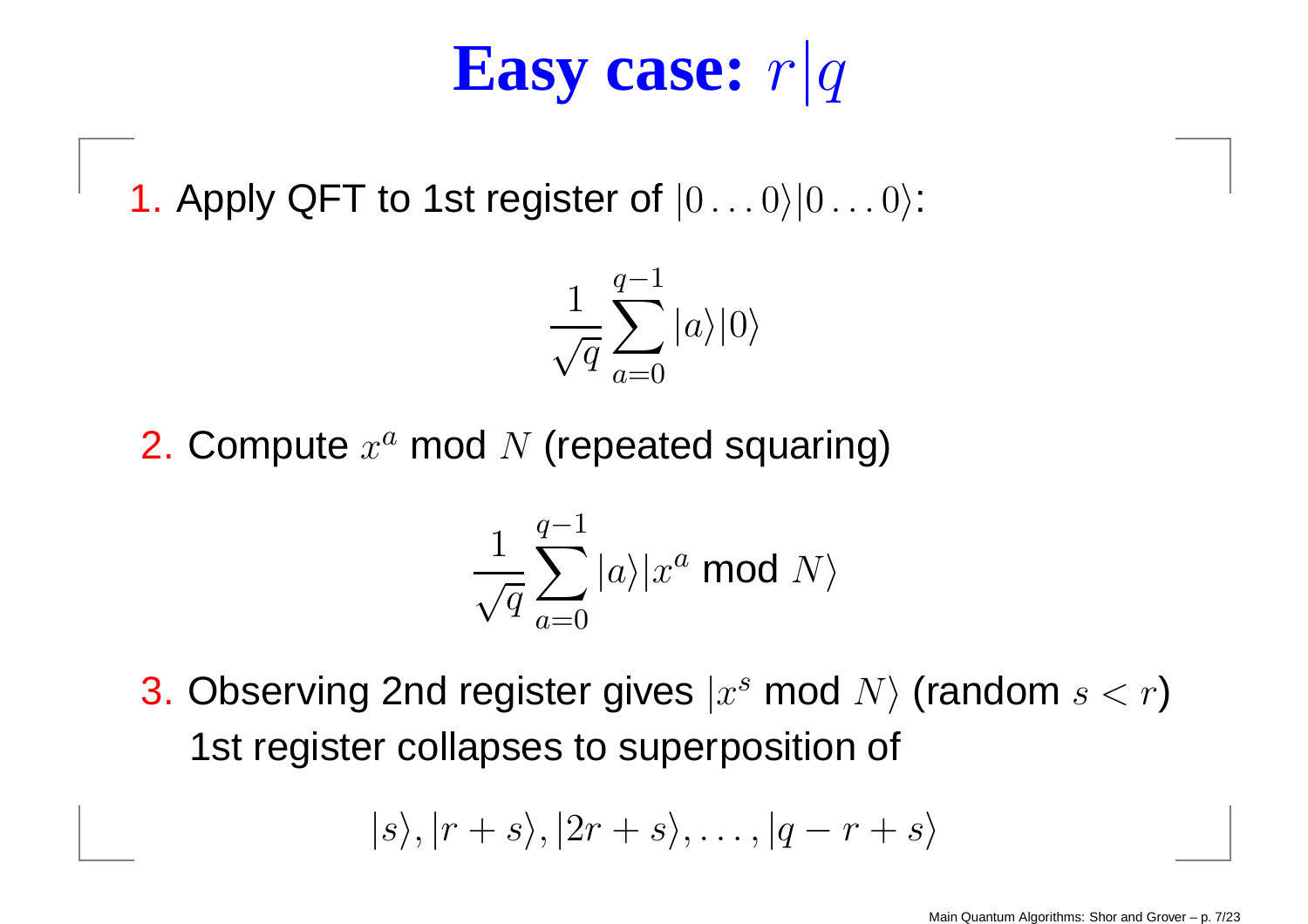# **Easy case:** <sup>r</sup>|<sup>q</sup> **(continued)**

 $q/r-1$ 

 $i=0$ 

 $\sum_{r=1}^{r-1}$  |jr + s $\rangle$ 

Recall: 1st register is in superposition

4. Apply QFT once more:

$$
\sum_{j=0}^{q/r-1} \sum_{b=0}^{q-1} e^{2\pi i \frac{(jr+s)b}{q}} |b\rangle = \sum_{b=0}^{q-1} e^{2\pi i \frac{sb}{q}} \left( \sum_{j=0}^{q/r-1} \left( e^{2\pi i \frac{rb}{q}} \right)^j \right) |b\rangle
$$
  
**geometric sum**

Sum 
$$
\neq 0
$$
 iff  $e^{2\pi i \frac{rb}{q}} = 1$  iff  $\frac{rb}{q}$  is an integer  
Only the *b* that are multiples of  $\frac{q}{r}$  have non-zero amplitude!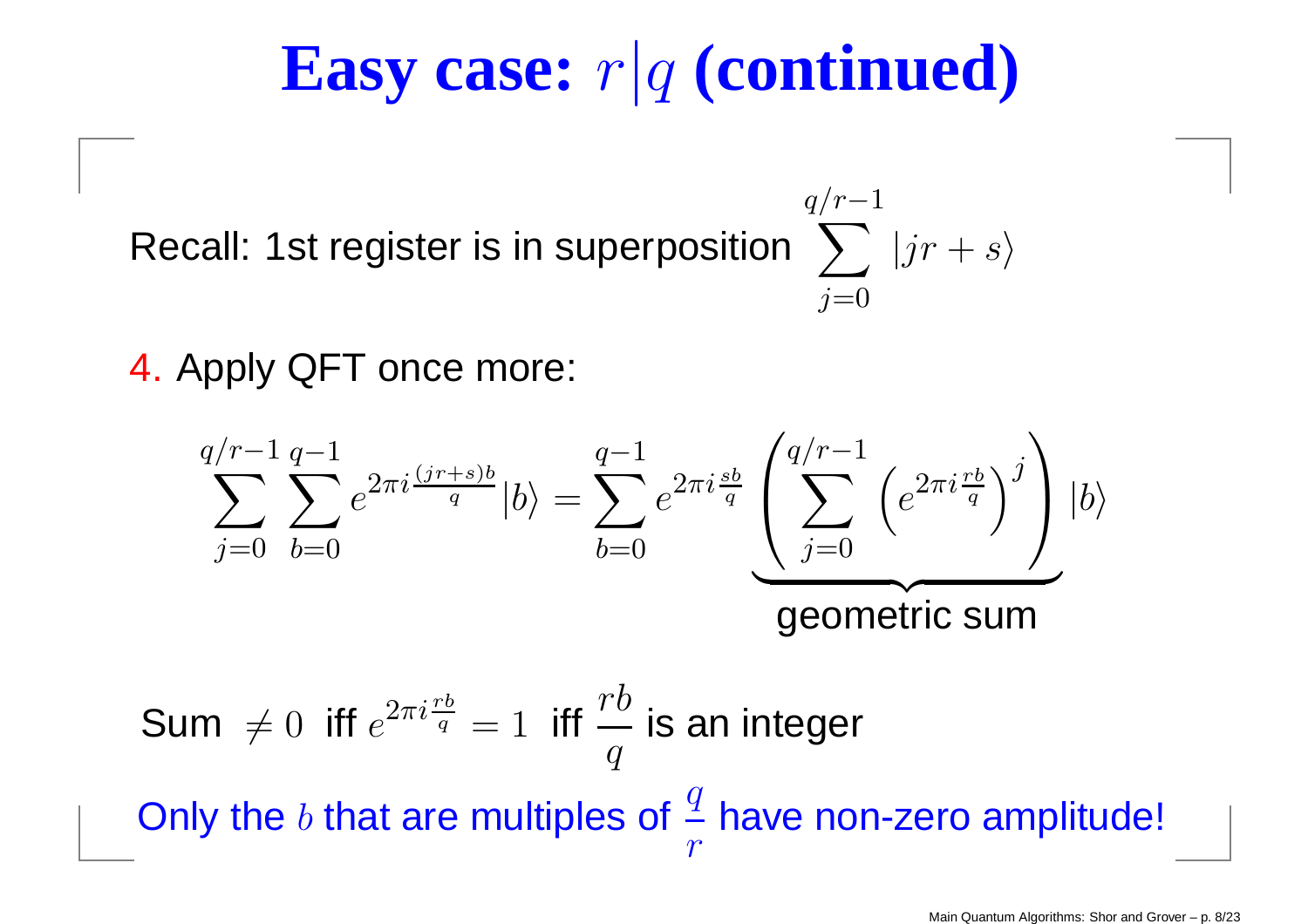# **Easy case:** <sup>r</sup>|<sup>q</sup> **(continued)**

5. Observe 1st register: random multiple  $b=c\frac{q}{r}$ ,  $c \in [0, r)$ :

$$
\frac{b}{q}=\frac{c}{r}
$$

- $\displaystyle b$  and  $\displaystyle q$  are known;  $\displaystyle c$  and  $\displaystyle r$  are unknown
- $c$  and  $r$  are coprime with probability  $\Omega(1/\log\log r)$
- Then: we know**w**  $r$  by writing  $\frac{b}{q}$ in lowest terms
- Since we can find  $r,$  we can factor!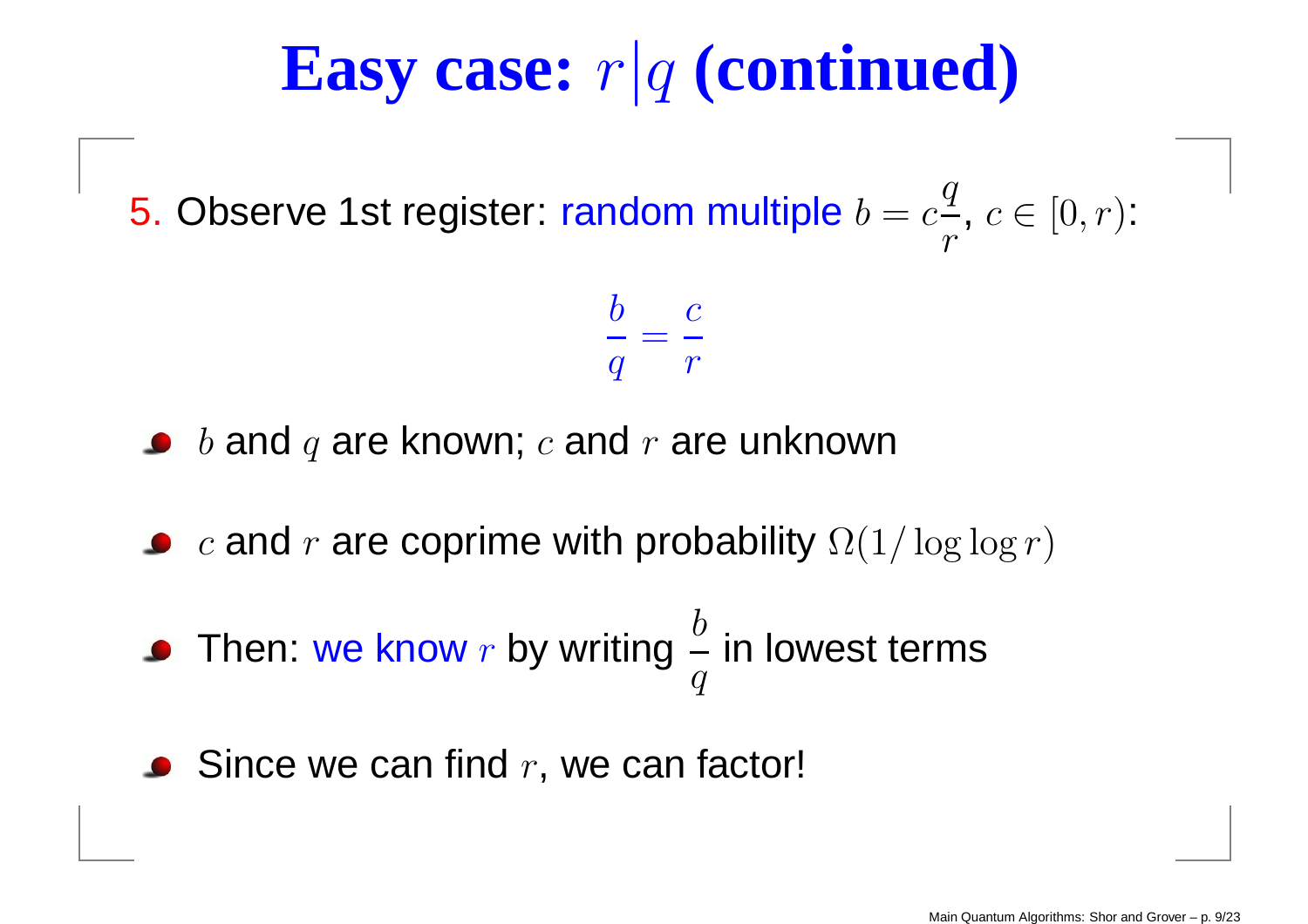#### **Hard case:** <sup>r</sup> $r \not | q$

- We do not have  $\frac{b}{q}$ = $\mathcal C$  $r\,$ anymore
- Still, we probably observe a  $b$  such that  $\left|\frac{b}{q}-\frac{c}{r}\right| \leq \frac{1}{2q}$
- There is at most one fraction with denominator  $< N$  in  $1 \over 1$ an interval of length  $\frac{1}{q}$  $<$ 1 $\overline{N^2}$
- This fraction must be  $\frac{c}{r}$
- Can compute  $\frac{c}{r}$ fromm  $\frac{b}{q}$ by continued fraction expansion
- Again, if  $c$  and  $r$  are coprime, then we know  $r$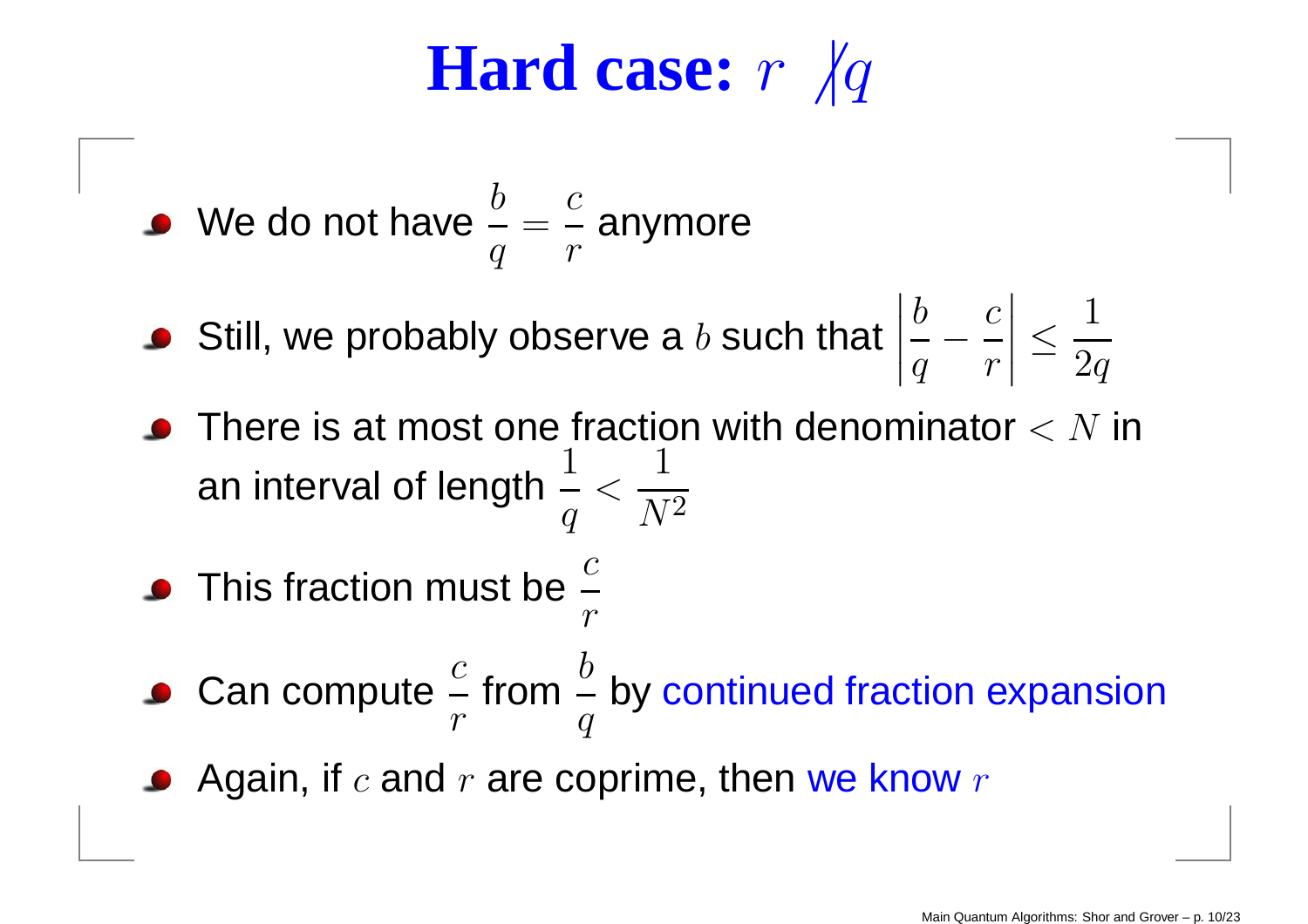# **Summary for Shor's algorithm**

- Reduce factoring to finding the period  $r$  of modular exponentiation function  $f(a) = x^a$  mod  $N$
- Use quantum Fourier transform to find a multiple of  $q/r$
- Repeat a few times to find  $r$
- **Overall complexity:** 
	- QFT takes  $O(\log q)^2$  $^2 \approx O(\log N)^2$  elementary gates
	- Modular exponentiation:  $\approx (\log N)^2 \log \log N$  gates; classical computation by repeated squaring(use Schönhage-Strassen for fast multiplication)
	- Everything repeated  $O(\log \log N)$  times
	- Classical postprocessing takes  $O(\log N)^2$  gates
- Roughly  $(\log N)^2$  elementary gates in total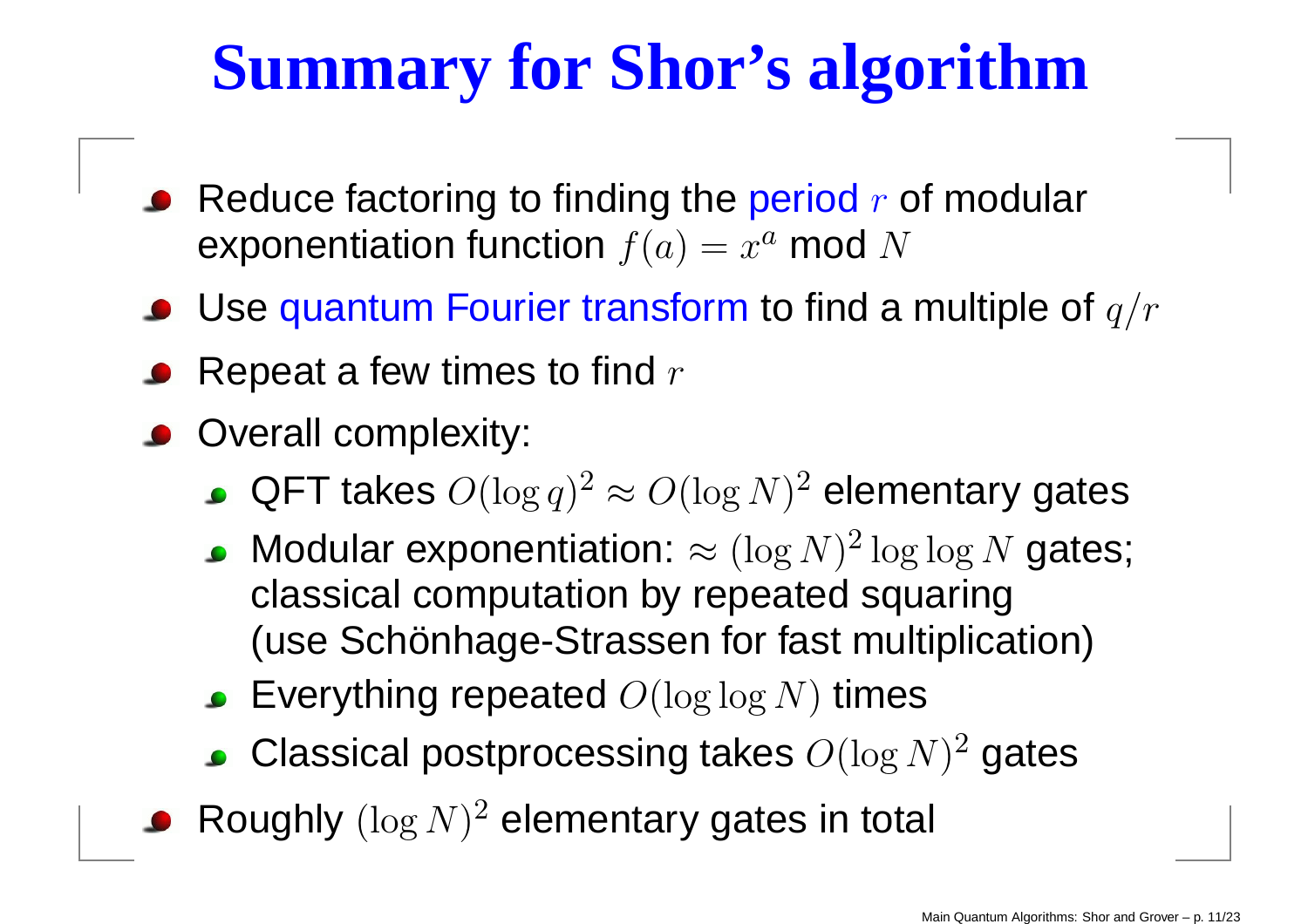#### Part 2:

#### Grover's algorithm

Main Quantum Algorithms: Shor and Grover – p. 12/23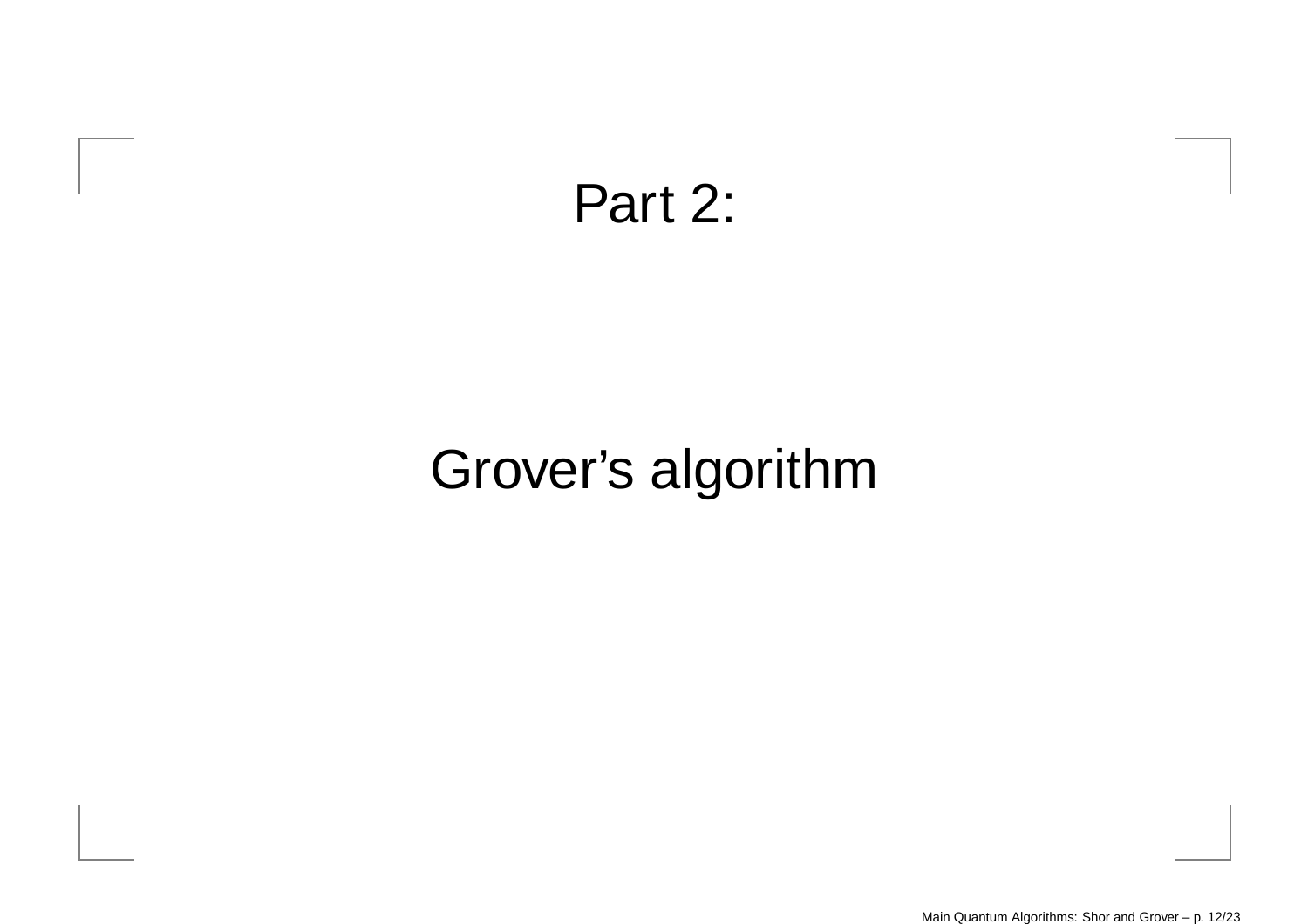### **The search problem**

- We want to search for some good item in an unordered  $N$ -element search space
- Model this as function  $f : \{0,1\}^n \to \{0,1\}$   $(N = 2^n)$  $f(x)=1$  if  $x$  is a solution  $\left( \frac{n}{2}\right)$
- We can query  $f\colon$  $O_f : |x\rangle|0\rangle \mapsto |x\rangle|f(x)\rangle$  or $\hat{O}_f$  $f: |x\rangle \mapsto (-1)^{f(x)}|x\rangle$
- Goal: find <sup>a</sup> solution
- Classically this takes  $O(N)$  steps (queries to  $f$ )
- Grover's algorithm does it in  $\sqrt{N}$  steps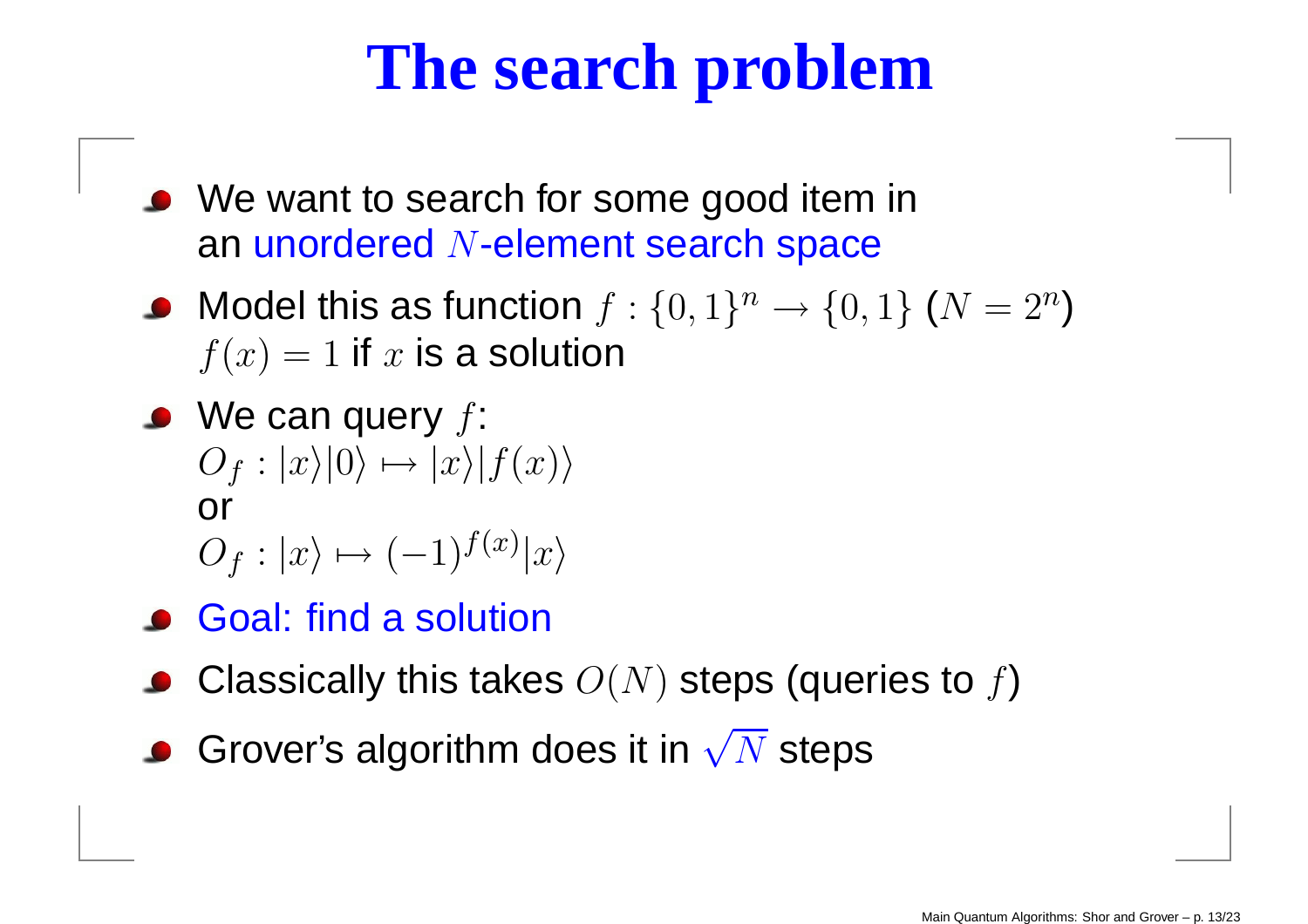# **Grover's algorithm**

- Define Grover iteration  $G=H^\otimes$ where  $R$  negates  $|x\rangle$  for all  $x\neq 0^n$  ${}^{\otimes n}RH^{\otimes}$  $\, n \,$  $^{n}O_{f}$  ,
- Apply  $G\ k$  times on uniform starting state

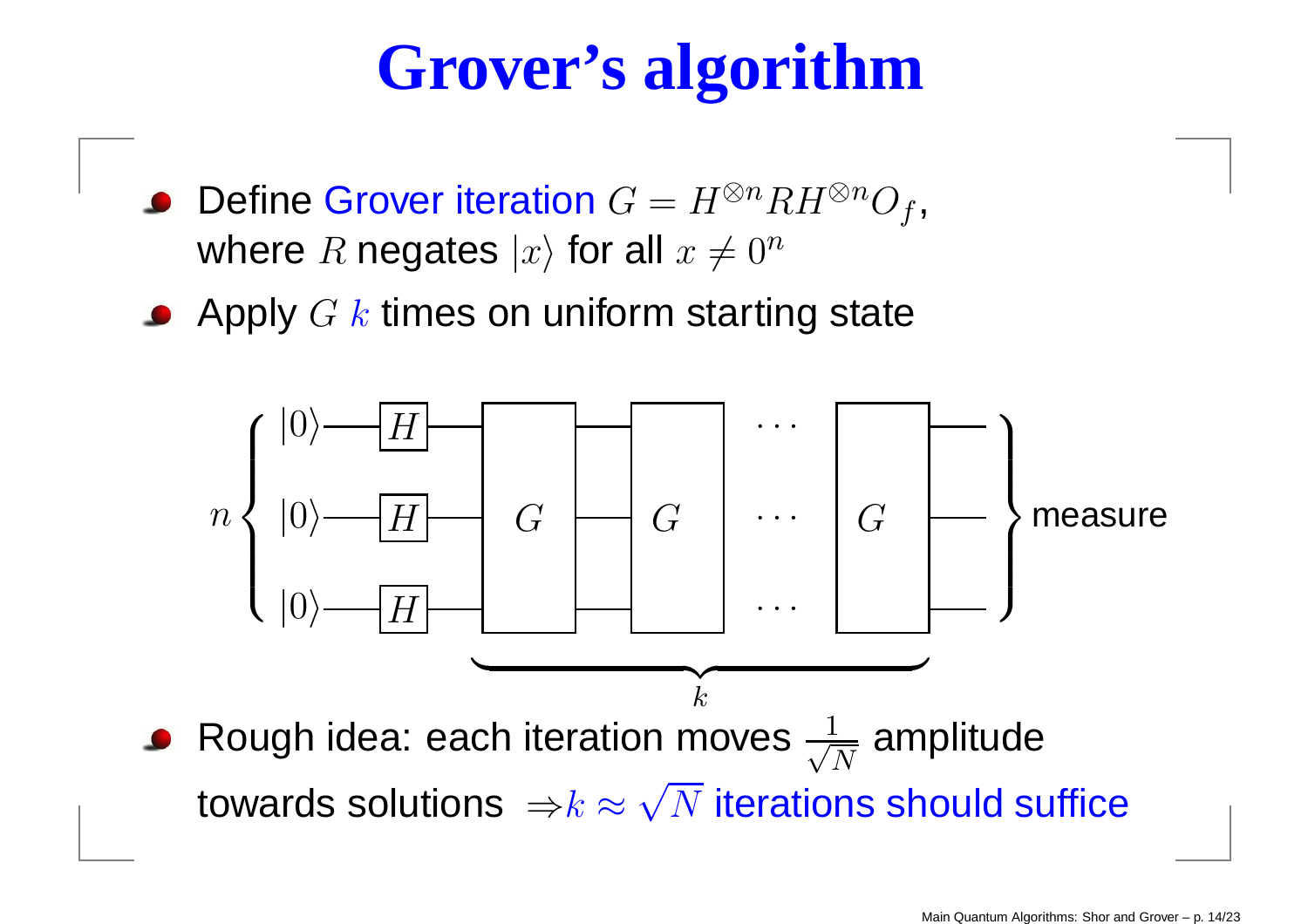# **Example**

- $N = 4$ ,  $f(00) = f(10) = f(11) = 0$ ,  $f(01) = 1$ , 1 iteration
- Starting state:  $|00\rangle$
- After  $H^{\otimes 2}$ :  $\frac{1}{2}$  ( $\ket{00} + \ket{01} + \ket{10} + \ket{11})$
- The 4 parts of one Grover iterate  $G$ :
	- After  $O_f$ :  $\frac{1}{2}$  ( $|00\rangle-|01\rangle + |10\rangle + |11\rangle)$
	- After  $H^{\otimes 2}\text{:}~ \frac{1}{2} \left( |00\rangle + |01\rangle |10\rangle + |11\rangle \right)$
	- After  $R$ :  $\frac{1}{2}$  ( $|00\rangle |01\rangle + |10\rangle |11\rangle)$
	- After  $H^{\otimes 2}\mathpunct{:}\ket{01}$ , this is the index of the solution!
- We found the solution in <sup>a</sup> space of size 4, with <sup>1</sup> query!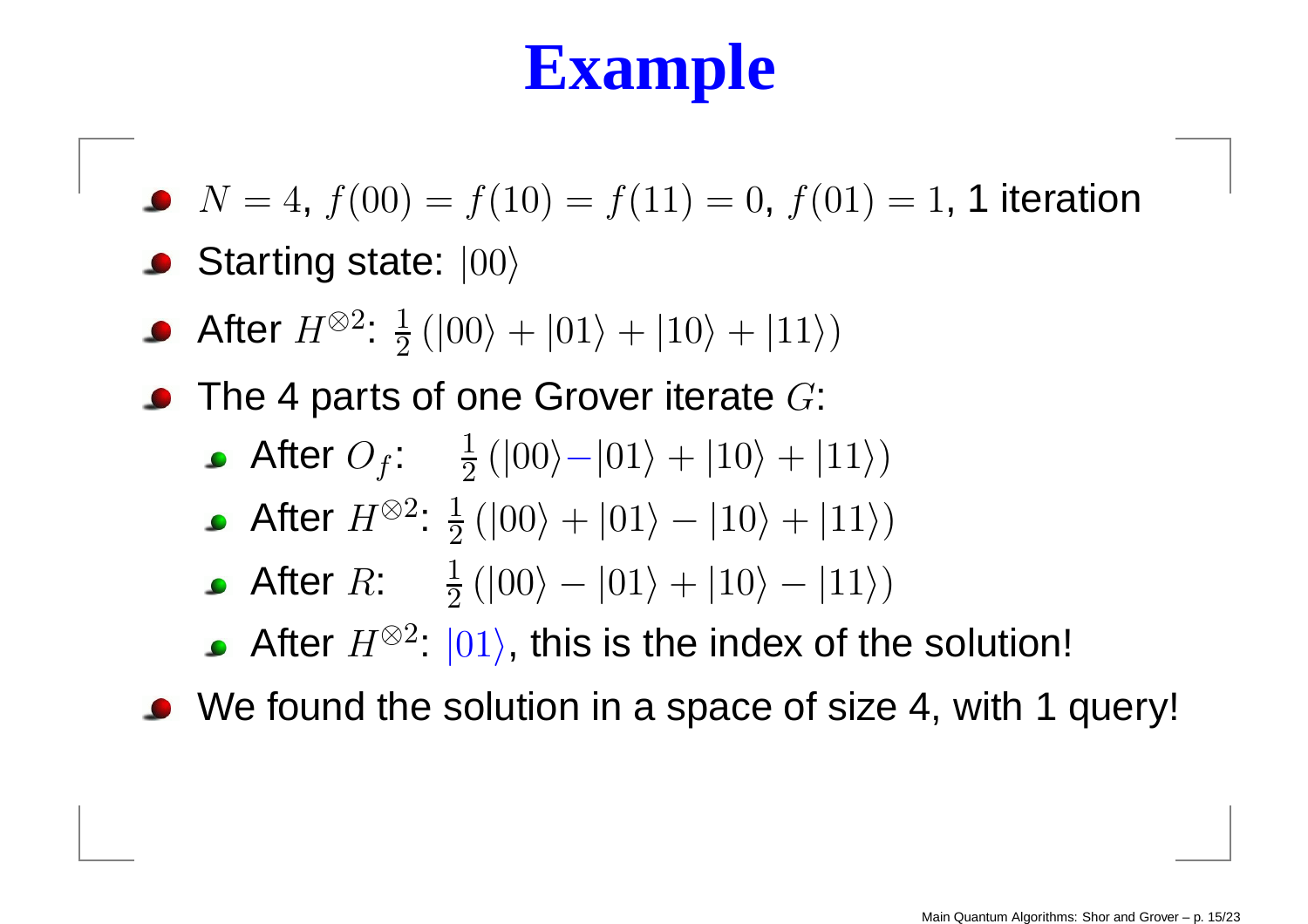# **Analysis**

- Suppose  $y$  is the only solution, so  $f(x) = 1$  iff  $x = y$
- Define "good" and "bad" states:

$$
|G\rangle = |y\rangle
$$
  $|B\rangle = \frac{1}{\sqrt{N-1}} \sum_{x \neq y} |x\rangle$ 

- All intermediate states are in span $\{|G\rangle, |B\rangle\}$
- Initial uniform state is  $\sin(\theta)|G\rangle + \cos(\theta)|B\rangle$ for  $\theta=\arcsin(1/\sqrt{N})$
- Grover iteration is a rotation over angle  $2\theta$ : after  $k$  iterations the state is

$$
\sin((2k+1)\theta)|G\rangle + \cos((2k+1)\theta)|B\rangle
$$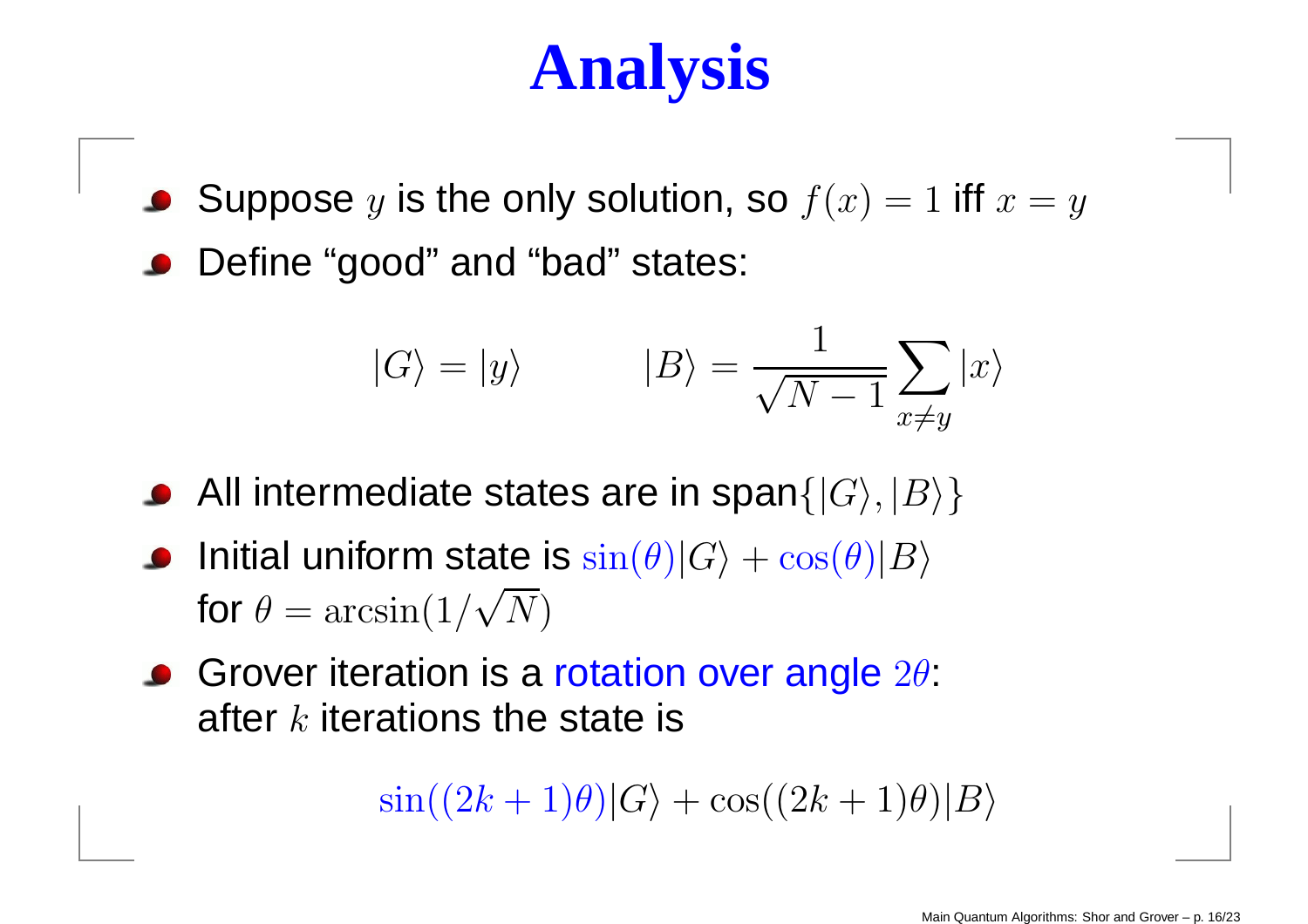#### **How many iterations do we need?**

Success probability after  $k$  iterations:

 $\sin^2((2k+1)\theta),$  with  $\theta=\arcsin(1/\sqrt{N})\approx 1/\sqrt{N}$ 

Iff  $k=$  $\pi$  $\overline{4\theta}$   $\overline{\phantom{1}}$ 1 $\frac{1}{2}$ , then success probability is  $\sin^2$  $^2(\pi/2)=1$ 

• Example: 
$$
N = 4 \Rightarrow k = 1
$$

- Choose  $k$  nearest integer (small error)
- Query complexity is  $k\approx$  $\pi$  4 $\sqrt N$
- Gate complexity is  $O(\sqrt{N}\log N)$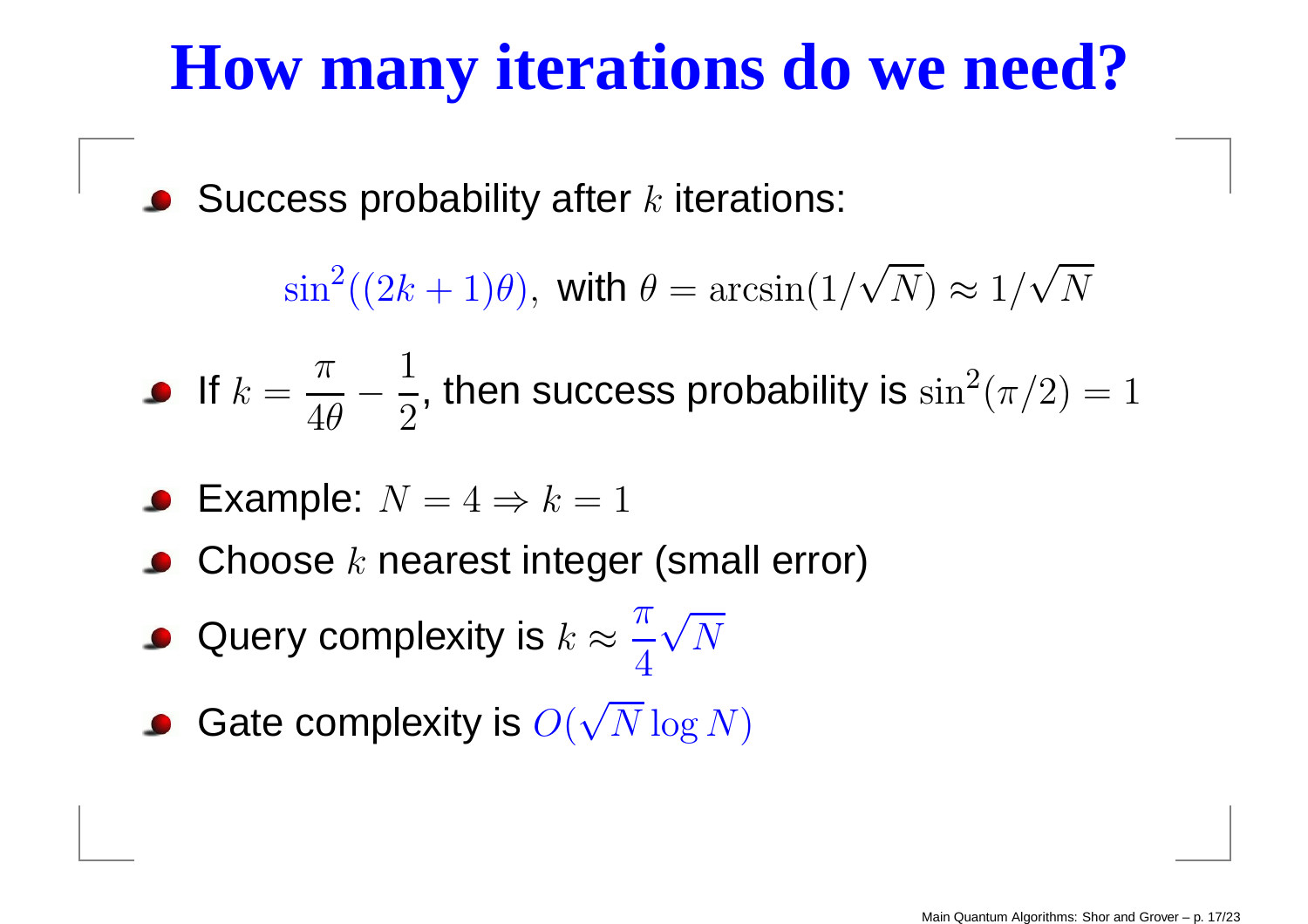#### **Executive summary**

- **Quantum computers can search any**  $N$ -element space in about  $\sqrt{N}$  iterations
- That's  $\sqrt{N}$  queries, and  $\sqrt{N}\log N$  elementary gates

• If there are 
$$
t
$$
 solutions, then  $\sqrt{\frac{N}{t}}$  iterations suffice

• The algorithm has a small error probability, but can be modified to error 0 *if* we know  $t$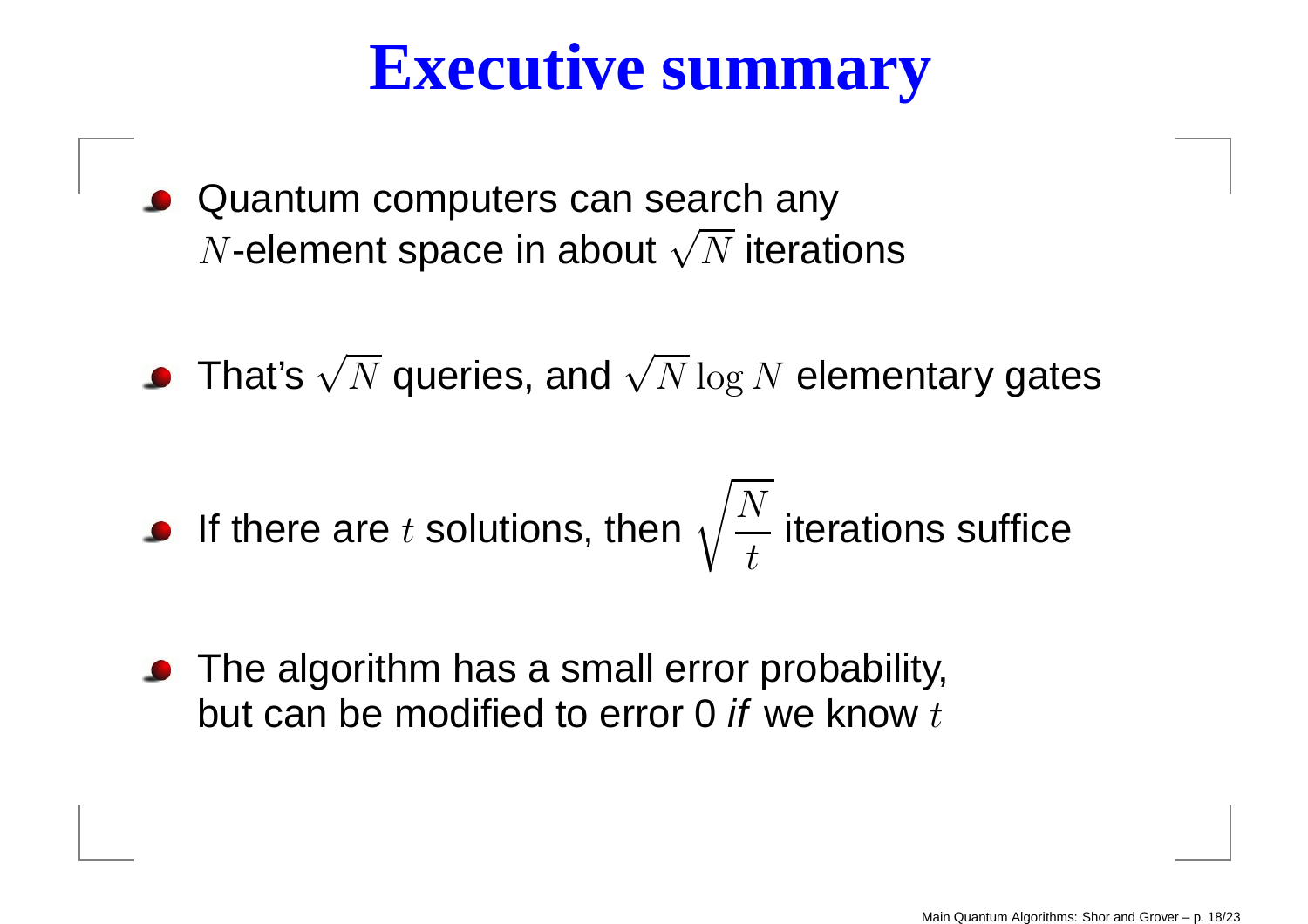# **Application: Speed up NP problems**

Given a propositional formula  $f(x_1, \dots, x_n)$ Computable in time poly $\left( n\right)$ 

Question: is  $f$  satisfiable?

- **•** This is a typical NP-complete problem
- Search space of  $N=2^n$  possibilities
- Classically: exhaustive search is the best we know. This takes about  $N$  steps
- Quantumly: Grover finds <sup>a</sup> satisfying assignment in $\sqrt{N} \cdot \textsf{poly}(n)$  steps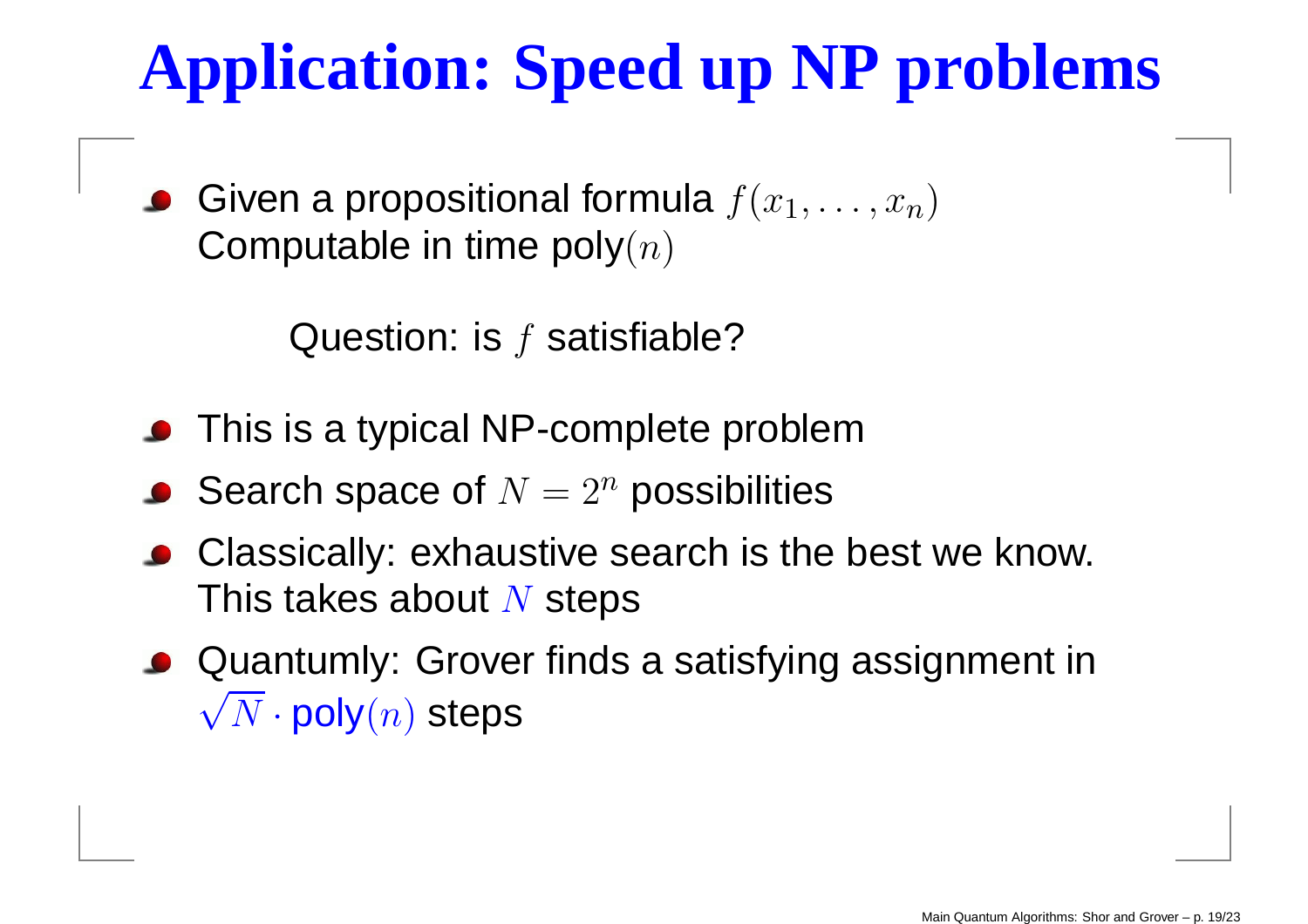## **Other applications & generalizations**

- Minimize  $f: [N] \rightarrow \mathbb{R}$  in  $\sqrt{N}$  steps
- Find collision in  $r$ -to-1  $f$  in  $(N/r)^{\mathbb{1}}$  $1/$  $^3$  steps
- **Approximate counting**
- **•** Amplitude amplification
- Find shortest path between 2 vertices in  $N$ -vertex graphs in  $N^3$  $3/$  $^{\rm 2}$  steps
- Minimum spanning tree, other graph problems, ...
- **•** Faster sorting if we have limited space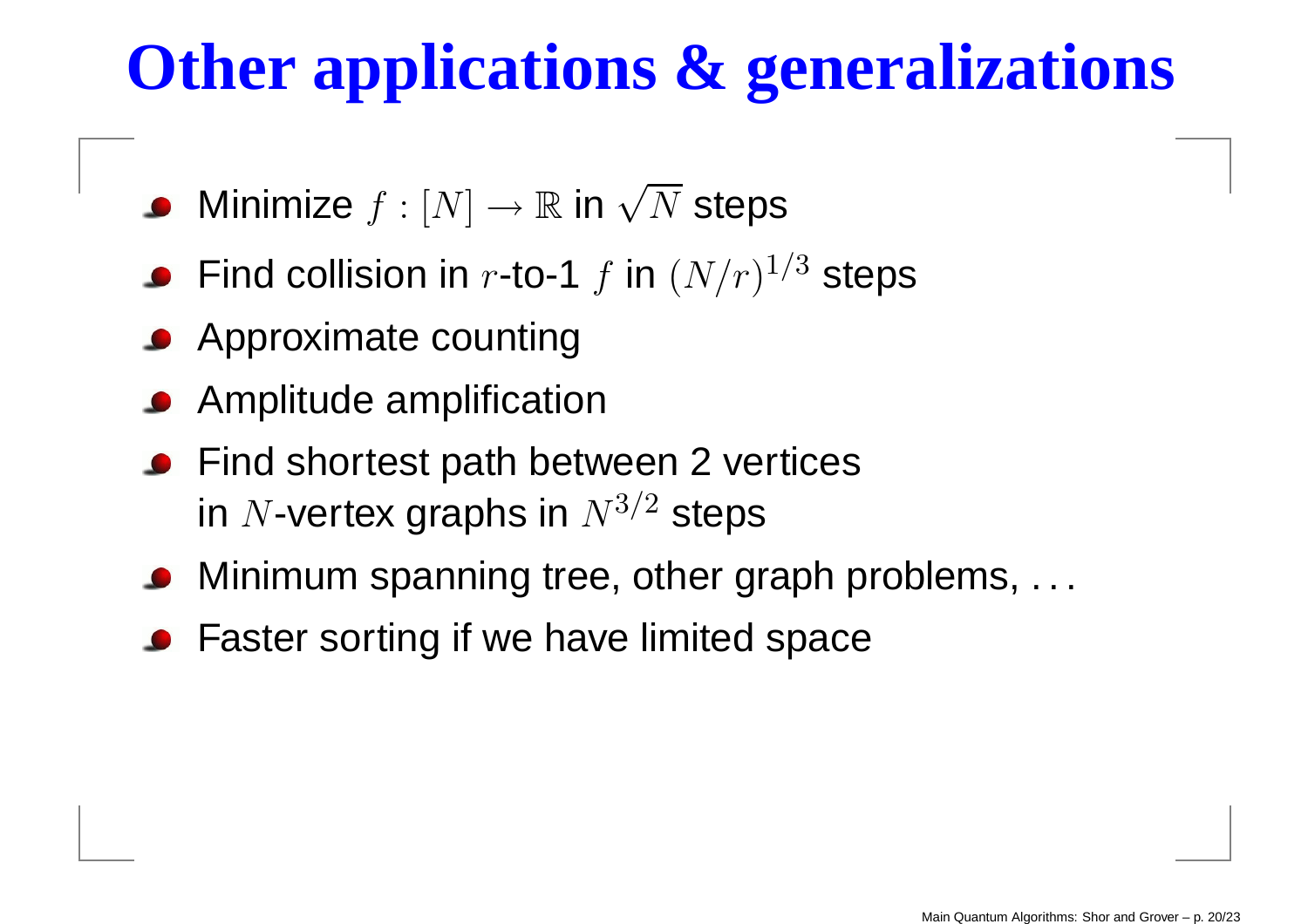#### **Lower bound (BBBV 93)**

Fix a  $T$ -query quantum search algorithm  $\alpha$  ctota hafara  $\pm$  th quary and  $\pm$  who  $|\phi_y^t\rangle$  $\mathcal{L}$  , and the contract of the contract of the contract of the contract of the contract of the contract of the contract of the contract of the contract of the contract of the contract of the contract of the contract o == state before *t*-th query, on f where only  $f(y) = 1$  $\alpha$ Compare constant-0  $f$  with all other  $f$  $\frac{t}{y} \; =$  $\mathcal{A}=\mathsf{amplitude}$  on query  $y$  in  $\ket{\phi_\emptyset^t}$  (constant-0  $f$ )

■ **Easy:** 
$$
\|\phi_{\emptyset}^{t+1} - \phi_{y}^{t+1}\| \le \|\phi_{\emptyset}^{t} - \phi_{y}^{t}\| + 2|\alpha_{y}^{t}|
$$
, so  $\frac{1}{2} \le \|\phi_{\emptyset}^{T+1} - \phi_{y}^{T+1}\| \le 2 \sum_{t=1}^{T} |\alpha_{y}^{t}|$ 

\n- \n Sum over all *y*: \n 
$$
\frac{N}{2} \leq \sum_{y \in \{0,1\}^n} 2 \sum_{t=1}^T |\alpha_y^t| = 2 \sum_{t=1}^T \sum_{y \in \{0,1\}^n} |\alpha_y^t|
$$
\n  $\leq 2 \sum_{t=1}^T \sqrt{N} \sqrt{\sum_{y \in \{0,1\}^n} |\alpha_y^t|^2} \leq 2T\sqrt{N} \Rightarrow \frac{\sqrt{N}}{4} \leq T$ \n
\n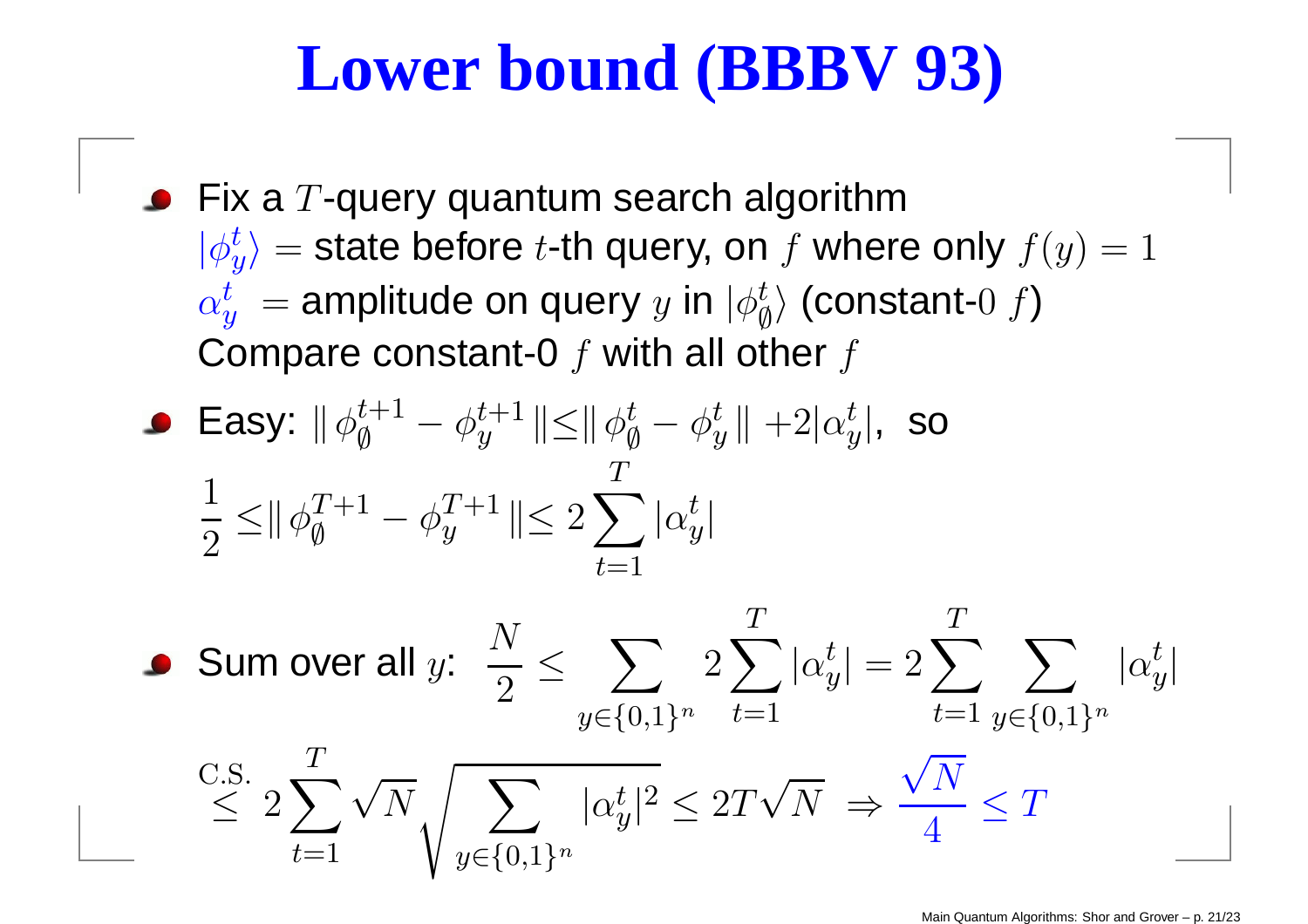### **Other quantum algorithms**

- Generalizations of Shor's algorithm
	- Discrete logarithm (Shor), elliptic curves
	- Hidden subgroup problem (Kitaev)
	- **Pell's equation (Hallgren)**
- **Quantum random walks** 
	- Element distinctness (Ambainis)
	- Verifying  $AB$  $=C$  for matrices (Buhrman & Špalek)
	- Computing formulas (Farhi et al)